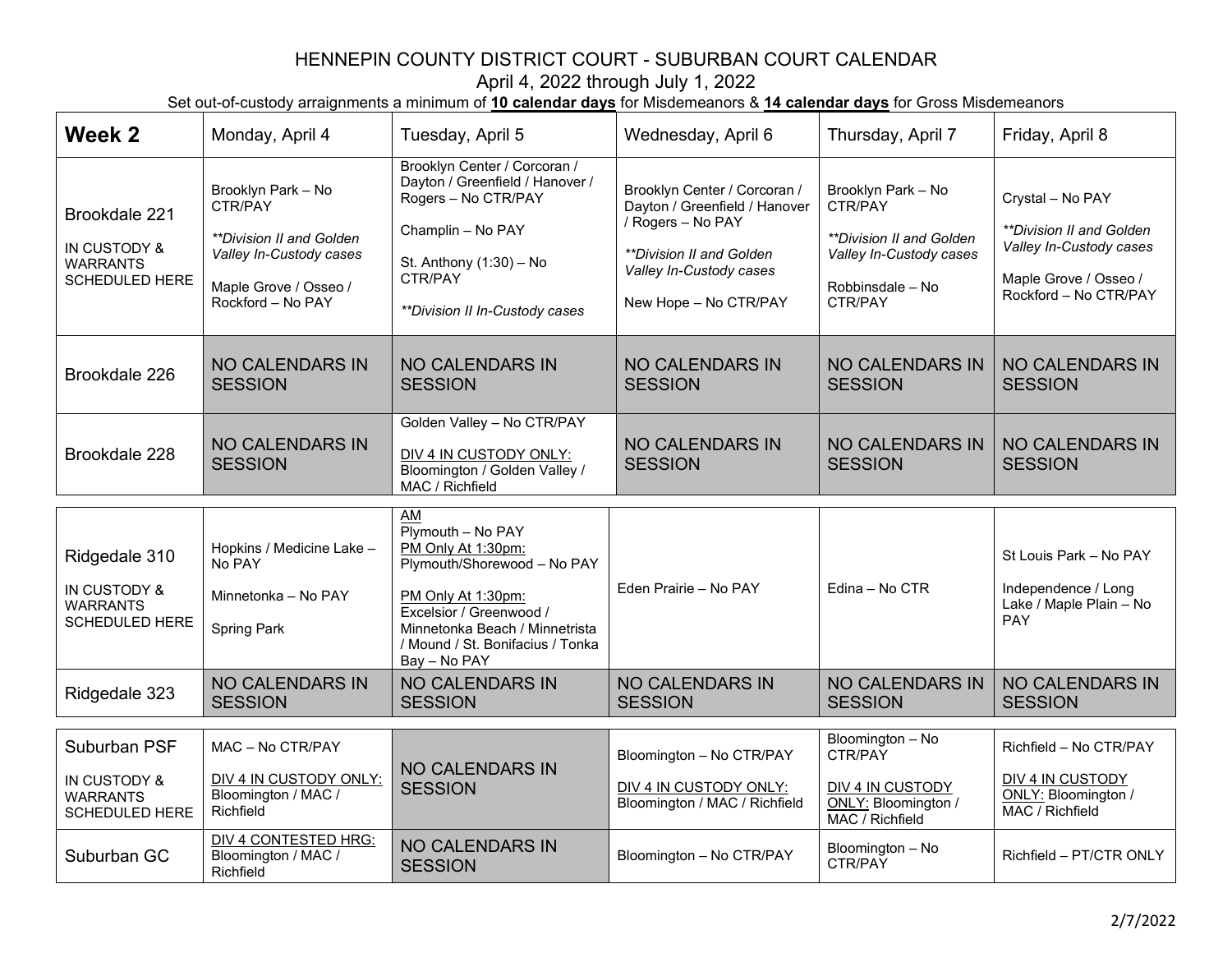| Week 1                                                                    | Monday, April 11                                                                                             | Tuesday, April 12                                                                                                                                                                   | Wednesday, April 13                                                                                                                                                | Thursday, April 14                                                                                                  | Friday, April 15                                                                                           |
|---------------------------------------------------------------------------|--------------------------------------------------------------------------------------------------------------|-------------------------------------------------------------------------------------------------------------------------------------------------------------------------------------|--------------------------------------------------------------------------------------------------------------------------------------------------------------------|---------------------------------------------------------------------------------------------------------------------|------------------------------------------------------------------------------------------------------------|
| Brookdale 221<br>IN CUSTODY &<br><b>WARRANTS</b><br><b>SCHEDULED HERE</b> | Brooklyn Park - No PAY<br>**Division II and Golden<br>Valley In-Custody cases<br>Maple Grove - No<br>CTR/PAY | Brooklyn Center / Corcoran /<br>Dayton / Greenfield / Hanover /<br>Rogers - No CTR/PAY<br>Champlin - No CTR<br>St. Anthony (1:30) - No<br>PAY/CTR<br>**Division II In-Custody cases | Brooklyn Center / Corcoran /<br>Dayton / Greenfield / Hanover /<br>Rogers - No CTR/PAY<br>**Division II and Golden Valley<br>In-Custody cases<br>New Hope - No PAY | Brooklyn Park - No<br>CTR/PAY<br><b>**Division II and Golden</b><br>Valley In-Custody cases<br>Robbinsdale - No PAY | Crystal - No CTR/PAY<br><i>**Division II and Golden</i><br>Valley In-Custody cases<br>Maple Grove - No PAY |
| Brookdale 226                                                             | <b>NO CALENDARS IN</b><br><b>SESSION</b>                                                                     | <b>NO CALENDARS IN</b><br><b>SESSION</b>                                                                                                                                            | <b>NO CALENDARS IN</b><br><b>SESSION</b>                                                                                                                           | <b>NO CALENDARS IN</b><br><b>SESSION</b>                                                                            | <b>NO CALENDARS IN</b><br><b>SESSION</b>                                                                   |
| Brookdale 228                                                             | <b>NO CALENDARS IN</b><br><b>SESSION</b>                                                                     | Golden Valley - No PAY<br>DIV 4 IN CUSTODY ONLY:<br>Bloomington / Golden Valley /<br>MAC / Richfield                                                                                | <b>NO CALENDARS IN</b><br><b>SESSION</b>                                                                                                                           | <b>NO CALENDARS IN</b><br><b>SESSION</b>                                                                            | <b>NO CALENDARS IN</b><br><b>SESSION</b>                                                                   |
|                                                                           |                                                                                                              | AM<br>Plymouth - No CTR/PAY<br>PM Only At 1:30pm:                                                                                                                                   |                                                                                                                                                                    |                                                                                                                     |                                                                                                            |
| Ridgedale 310<br>IN CUSTODY &<br><b>WARRANTS</b><br><b>SCHEDULED HERE</b> | Hopkins / Medicine Lake -<br>No CTR/PAY (AM ONLY)<br>Minnetonka - No PAY<br>Wayzata - No PAY                 | Plymouth/Shorewood - No<br>CTR/PAY<br>PM Only At 1:30pm:<br>Excelsior / Greenwood /<br>Minnetonka Beach / Minnetrista<br>/ Mound / St. Bonifacius / Tonka<br>Bay - No CTR/PAY       | Eden Prairie - No PAY<br>Deephaven / LMCD / Loretto /<br>Medina / Orono / Woodland -<br>No PAY                                                                     | Edina - No PAY                                                                                                      | St Louis Park - No PAY                                                                                     |
| Ridgedale 323                                                             | <b>NO CALENDARS IN</b><br><b>SESSION</b>                                                                     | <b>NO CALENDARS IN</b><br><b>SESSION</b>                                                                                                                                            | <b>NO CALENDARS IN</b><br><b>SESSION</b>                                                                                                                           | <b>NO CALENDARS IN</b><br><b>SESSION</b>                                                                            | <b>NO CALENDARS IN</b><br><b>SESSION</b>                                                                   |
| Suburban PSF                                                              | MAC - No CTR/PAY                                                                                             |                                                                                                                                                                                     |                                                                                                                                                                    | Bloomington - No                                                                                                    | Richfield - No CTR/PAY                                                                                     |
| IN CUSTODY &<br><b>WARRANTS</b><br><b>SCHEDULED HERE</b>                  | DIV 4 IN CUSTODY ONLY:<br>Bloomington / MAC /<br>Richfield                                                   | <b>NO CALENDARS IN</b><br><b>SESSION</b>                                                                                                                                            | Bloomington - No CTR/PAY<br>DIV 4 IN CUSTODY ONLY:<br>Bloomington / MAC / Richfield                                                                                | CTR/PAY<br>DIV 4 IN CUSTODY<br>ONLY: Bloomington /<br>MAC / Richfield                                               | DIV 4 IN CUSTODY<br>ONLY: Bloomington /<br>MAC / Richfield                                                 |
| Suburban GC                                                               | DIV 4 CONTESTED HRG:<br>Bloomington / MAC /<br>Richfield                                                     | <b>NO CALENDARS IN</b><br><b>SESSION</b>                                                                                                                                            | Bloomington - No CTR/PAY                                                                                                                                           | Bloomington - No<br>CTR/PAY                                                                                         | Bloomington - CTR ONLY<br>Richfield - PT ONLY                                                              |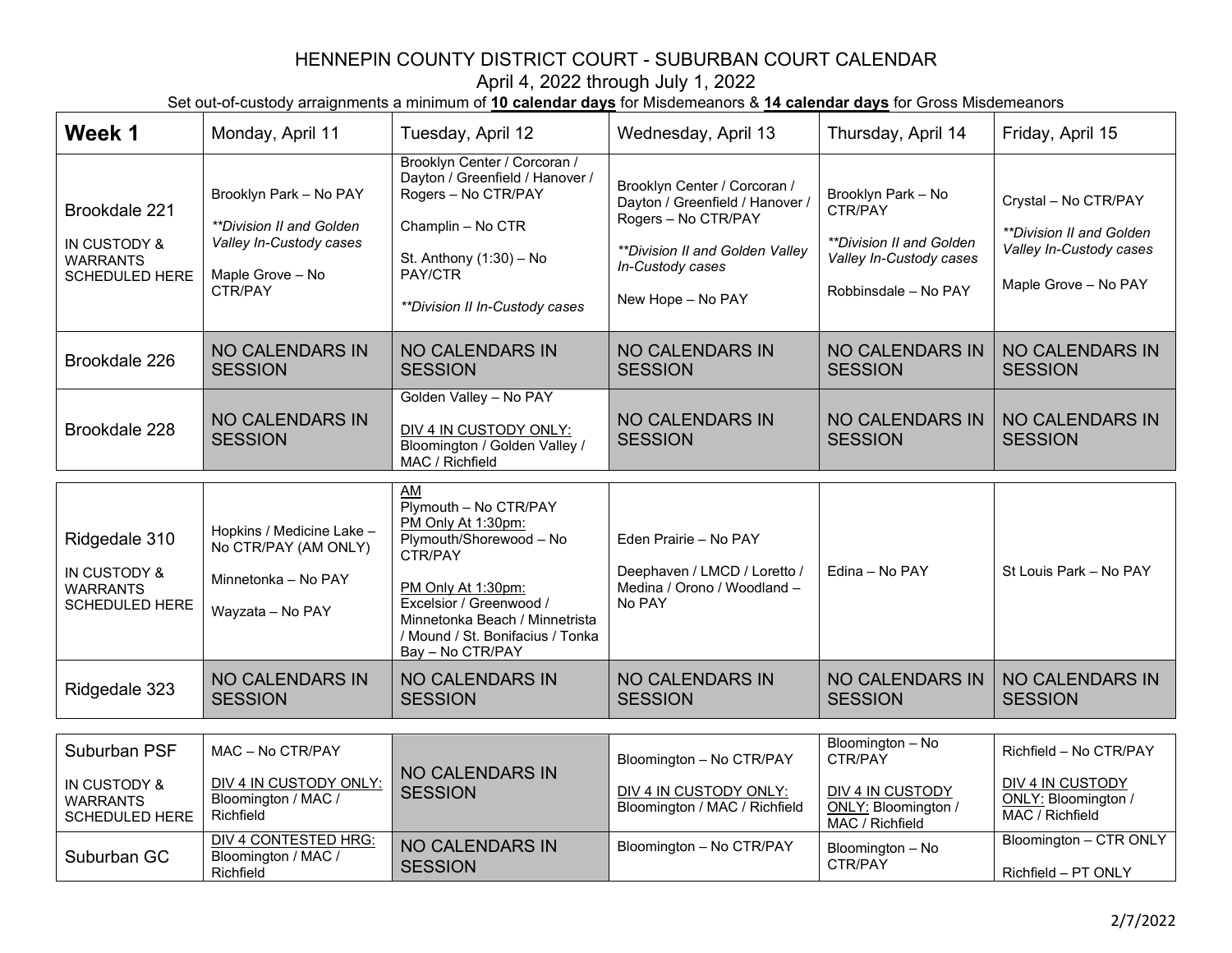| Week 2                                                                    | Monday, April 18                                                                                                                   | Tuesday, April 19                                                                                                                                                                                                   | Wednesday, April 20                                                                                                                                                                           | Thursday, April 21                                                                                               | Friday, April 22                                                                                                          |
|---------------------------------------------------------------------------|------------------------------------------------------------------------------------------------------------------------------------|---------------------------------------------------------------------------------------------------------------------------------------------------------------------------------------------------------------------|-----------------------------------------------------------------------------------------------------------------------------------------------------------------------------------------------|------------------------------------------------------------------------------------------------------------------|---------------------------------------------------------------------------------------------------------------------------|
| Brookdale 221<br>IN CUSTODY &<br><b>WARRANTS</b><br><b>SCHEDULED HERE</b> | Brooklyn Park - No<br>CTR/PAY<br>**Division II and Golden<br>Valley In-Custody cases<br>Maple Grove / Osseo /<br>Rockford - No PAY | Brooklyn Center / Corcoran /<br>Dayton / Greenfield / Hanover /<br>Rogers - No CTR/PAY<br>Champlin - No PAY<br>St. Anthony (1:30) - No<br>CTR/PAY<br>**Division II In-Custody cases                                 | Brooklyn Center /<br>Corcoran /<br>Dayton / Greenfield /<br>Hanover / Rogers - No<br><b>PAY</b><br><i><b>**Division II and Golden</b></i><br>Valley In-Custody cases<br>New Hope - No CTR/PAY | Brooklyn Park - No<br>CTR/PAY<br>**Division II and Golden<br>Valley In-Custody cases<br>Robbinsdale - No CTR/PAY | Crystal - No PAY<br>**Division II and Golden<br>Valley In-Custody cases<br>Maple Grove / Osseo /<br>Rockford - No CTR/PAY |
| Brookdale 226                                                             | <b>NO CALENDARS IN</b><br><b>SESSION</b>                                                                                           | <b>NO CALENDARS IN</b><br><b>SESSION</b>                                                                                                                                                                            | <b>NO CALENDARS IN</b><br><b>SESSION</b>                                                                                                                                                      | <b>NO CALENDARS IN</b><br><b>SESSION</b>                                                                         | <b>NO CALENDARS IN</b><br><b>SESSION</b>                                                                                  |
| Brookdale 228                                                             | <b>NO CALENDARS IN</b><br><b>SESSION</b>                                                                                           | Golden Valley - No CTR/PAY<br>DIV 4 IN CUSTODY ONLY:<br>Bloomington / Golden Valley /<br>MAC / Richfield                                                                                                            | <b>NO CALENDARS IN</b><br><b>SESSION</b>                                                                                                                                                      | <b>NO CALENDARS IN</b><br><b>SESSION</b>                                                                         | <b>NO CALENDARS IN</b><br><b>SESSION</b>                                                                                  |
| Ridgedale 310<br>IN CUSTODY &<br><b>WARRANTS</b><br><b>SCHEDULED HERE</b> | Hopkins / Medicine Lake -<br>No PAY<br>Minnetonka - No PAY<br>Spring Park - No PAY                                                 | AM<br>Plymouth - No PAY<br>PM Only At 1:30pm:<br>Plymouth/Shorewood - No PAY<br>PM Only At 1:30pm:<br>Excelsior / Greenwood /<br>Minnetonka Beach / Minnetrista<br>/ Mound / St. Bonifacius / Tonka<br>Bay - No PAY | Eden Prairie - No PAY                                                                                                                                                                         | Edina - No CTR                                                                                                   | St Louis Park - No PAY<br>Independence / Long Lake<br>/ Maple Plain - No PAY                                              |
| Ridgedale 323                                                             | <b>NO CALENDARS IN</b><br><b>SESSION</b>                                                                                           | <b>NO CALENDARS IN</b><br><b>SESSION</b>                                                                                                                                                                            | <b>NO CALENDARS IN</b><br><b>SESSION</b>                                                                                                                                                      | <b>NO CALENDARS IN</b><br><b>SESSION</b>                                                                         | <b>NO CALENDARS IN</b><br><b>SESSION</b>                                                                                  |
| Suburban PSF<br>IN CUSTODY &<br><b>WARRANTS</b><br><b>SCHEDULED HERE</b>  | MAC - No CTR/PAY<br>DIV 4 IN CUSTODY ONLY:<br>Bloomington / MAC /<br>Richfield                                                     | NO CALENDARS IN<br><b>SESSION</b>                                                                                                                                                                                   | Bloomington - No<br>CTR/PAY<br>DIV 4 IN CUSTODY<br>ONLY: Bloomington /<br>MAC / Richfield                                                                                                     | Bloomington - No CTR/PAY<br>DIV 4 IN CUSTODY ONLY:<br>Bloomington / MAC /<br>Richfield                           | Richfield - No CTR/PAY<br>DIV 4 IN CUSTODY ONLY:<br>Bloomington / MAC /<br>Richfield                                      |
| Suburban GC                                                               | <b>DIV 4 CONTESTED HRG:</b><br>Bloomington / MAC /<br>Richfield                                                                    | <b>NO CALENDARS IN</b><br><b>SESSION</b>                                                                                                                                                                            | Bloomington - No<br>CTR/PAY<br>MAC - CTR ONLY                                                                                                                                                 | Bloomington - No CTR/PAY                                                                                         | Richfield - PT/CTR ONLY                                                                                                   |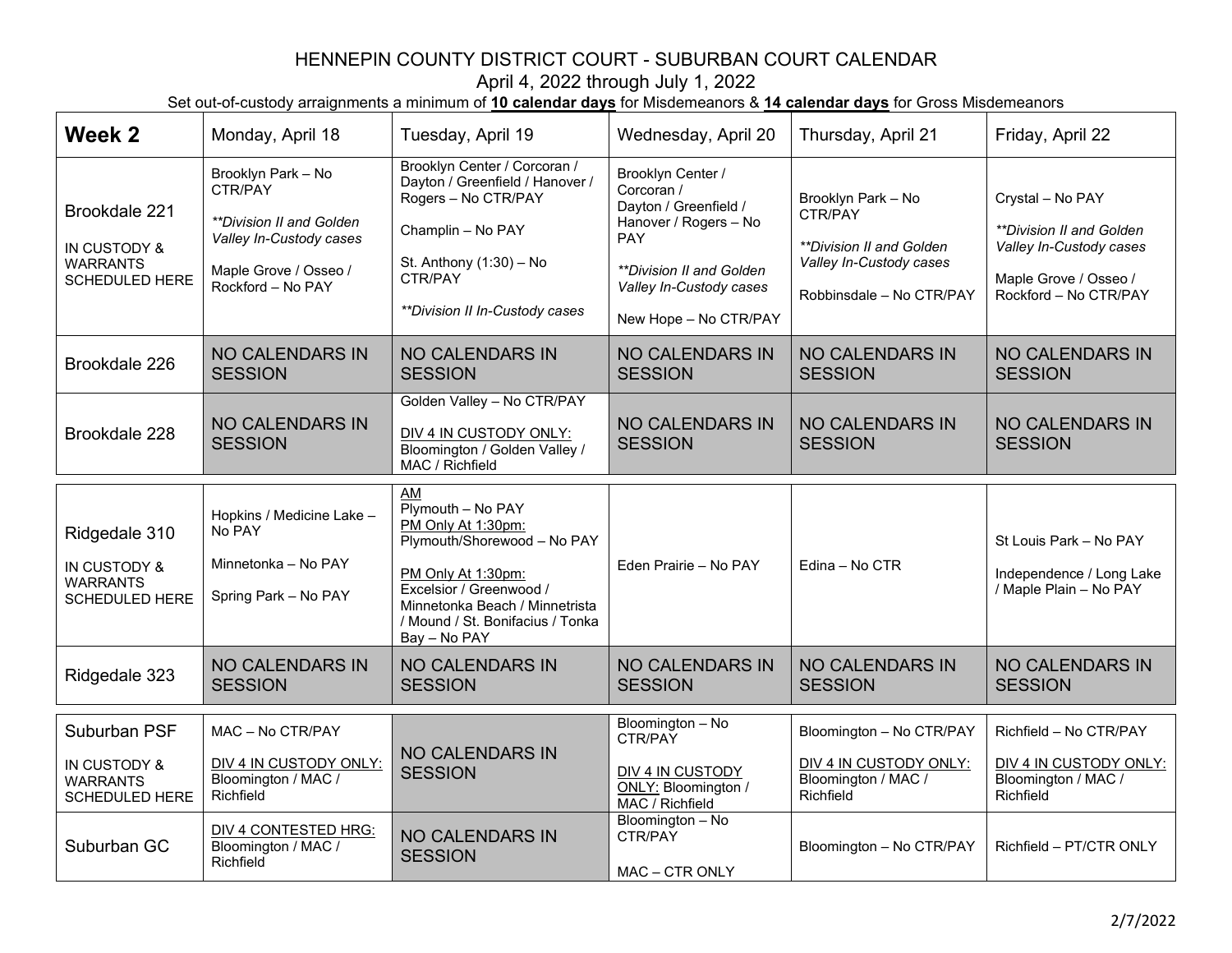| Week 1                                                                    | Monday, April 25                                                                                                  | Tuesday, April 26                                                                                                                                                                  | Wednesday, April 27                                                                                                                                                | Thursday, April 28                                                                                                  | Friday, April 29                         |
|---------------------------------------------------------------------------|-------------------------------------------------------------------------------------------------------------------|------------------------------------------------------------------------------------------------------------------------------------------------------------------------------------|--------------------------------------------------------------------------------------------------------------------------------------------------------------------|---------------------------------------------------------------------------------------------------------------------|------------------------------------------|
| Brookdale 221<br>IN CUSTODY &<br><b>WARRANTS</b><br><b>SCHEDULED HERE</b> | Brooklyn Park - No PAY<br><i>**Division II and Golden</i><br>Valley In-Custody cases<br>Maple Grove-No<br>CTR/PAY | Brooklyn Center / Corcoran /<br>Dayton / Greenfield / Hanover /<br>Rogers - No CTR/PAY<br>Champlin - No CTR/PAY<br>St. Anthony $(1:30)$ – No PAY<br>**Division II In-Custody cases | Brooklyn Center / Corcoran /<br>Dayton / Greenfield / Hanover /<br>Rogers - No CTR/PAY<br>**Division II and Golden Valley<br>In-Custody cases<br>New Hope - No PAY | Brooklyn Park - No<br>CTR/PAY<br><i>**Division II and Golden</i><br>Valley In-Custody cases<br>Robbinsdale - No PAY | <b>NO CALENDARS IN</b><br><b>SESSION</b> |
| Brookdale 226                                                             | NO CALENDARS IN<br><b>SESSION</b>                                                                                 | NO CALENDARS IN<br><b>SESSION</b>                                                                                                                                                  | <b>NO CALENDARS IN</b><br><b>SESSION</b>                                                                                                                           | <b>NO CALENDARS IN</b><br><b>SESSION</b>                                                                            | <b>NO CALENDARS IN</b><br><b>SESSION</b> |
| Brookdale 228                                                             | <b>NO CALENDARS IN</b><br><b>SESSION</b>                                                                          | Golden Valley - No PAY<br>DIV 4 IN CUSTODY ONLY:<br>Bloomington / Golden Valley /<br>MAC / Richfield                                                                               | <b>NO CALENDARS IN</b><br><b>SESSION</b>                                                                                                                           | <b>NO CALENDARS IN</b><br><b>SESSION</b>                                                                            | <b>NO CALENDARS IN</b><br><b>SESSION</b> |
|                                                                           | .                                                                                                                 | <b>AM</b><br>Plymouth - No CTR/PAY<br>PM Only At 1:30pm:                                                                                                                           |                                                                                                                                                                    |                                                                                                                     |                                          |

| Ridgedale 310<br>IN CUSTODY &<br><b>WARRANTS</b><br><b>SCHEDULED HERE</b> | Hopkins / Medicine Lake -<br>No CTR/PAY (AM ONLY)<br>Minnetonka - No PAY<br>Wayzata - No PAY | PM Only At 1:30pm:<br>Plymouth/Shorewood - No<br>CTR/PAY<br>PM Only At 1:30pm:<br>Excelsior / Greenwood /<br>Minnetonka Beach / Minnetrista<br>/ Mound / St. Bonifacius / Tonka<br>Bay - No CTR/PAY | Eden Prairie - No PAY<br>Deephaven / LMCD / Loretto /<br>Medina / Orono / Woodland -<br>No PAY | Edina - No PAY                    | NO CALENDARS IN<br><b>SESSION</b> |
|---------------------------------------------------------------------------|----------------------------------------------------------------------------------------------|-----------------------------------------------------------------------------------------------------------------------------------------------------------------------------------------------------|------------------------------------------------------------------------------------------------|-----------------------------------|-----------------------------------|
| Ridgedale 323                                                             | NO CALENDARS IN<br><b>SESSION</b>                                                            | NO CALENDARS IN<br><b>SESSION</b>                                                                                                                                                                   | NO CALENDARS IN<br><b>SESSION</b>                                                              | NO CALENDARS IN<br><b>SESSION</b> | NO CALENDARS IN<br><b>SESSION</b> |

| Suburban PSF<br>IN CUSTODY &<br>WARRANTS<br>SCHEDULED HERE | MAC - No CTR/PAY<br>DIV 4 IN CUSTODY ONLY:<br>Bloomington / MAC /<br>Richfield | NO CALENDARS IN<br><b>SESSION</b> | Bloomington - No CTR/PAY<br>DIV 4 IN CUSTODY ONLY:<br>Bloomington / MAC / Richfield | Bloomington - No<br>CTR/PAY<br>DIV 4 IN CUSTODY<br>ONLY: Bloomington /<br>MAC / Richfield | All Div 2, 3 and 4<br>In-Custody cases will be<br>heard at PSF 141 at $9:30$<br>a.m. |
|------------------------------------------------------------|--------------------------------------------------------------------------------|-----------------------------------|-------------------------------------------------------------------------------------|-------------------------------------------------------------------------------------------|--------------------------------------------------------------------------------------|
| Suburban GC                                                | DIV 4 CONTESTED HRG:<br>Bloomington / MAC /<br>Richfield                       | NO CALENDARS IN<br><b>SESSION</b> | Bloomington - No CTR/PAY                                                            | Bloomington - No<br>CTR/PAY                                                               | <b>NO CALENDARS IN</b><br><b>SESSION</b>                                             |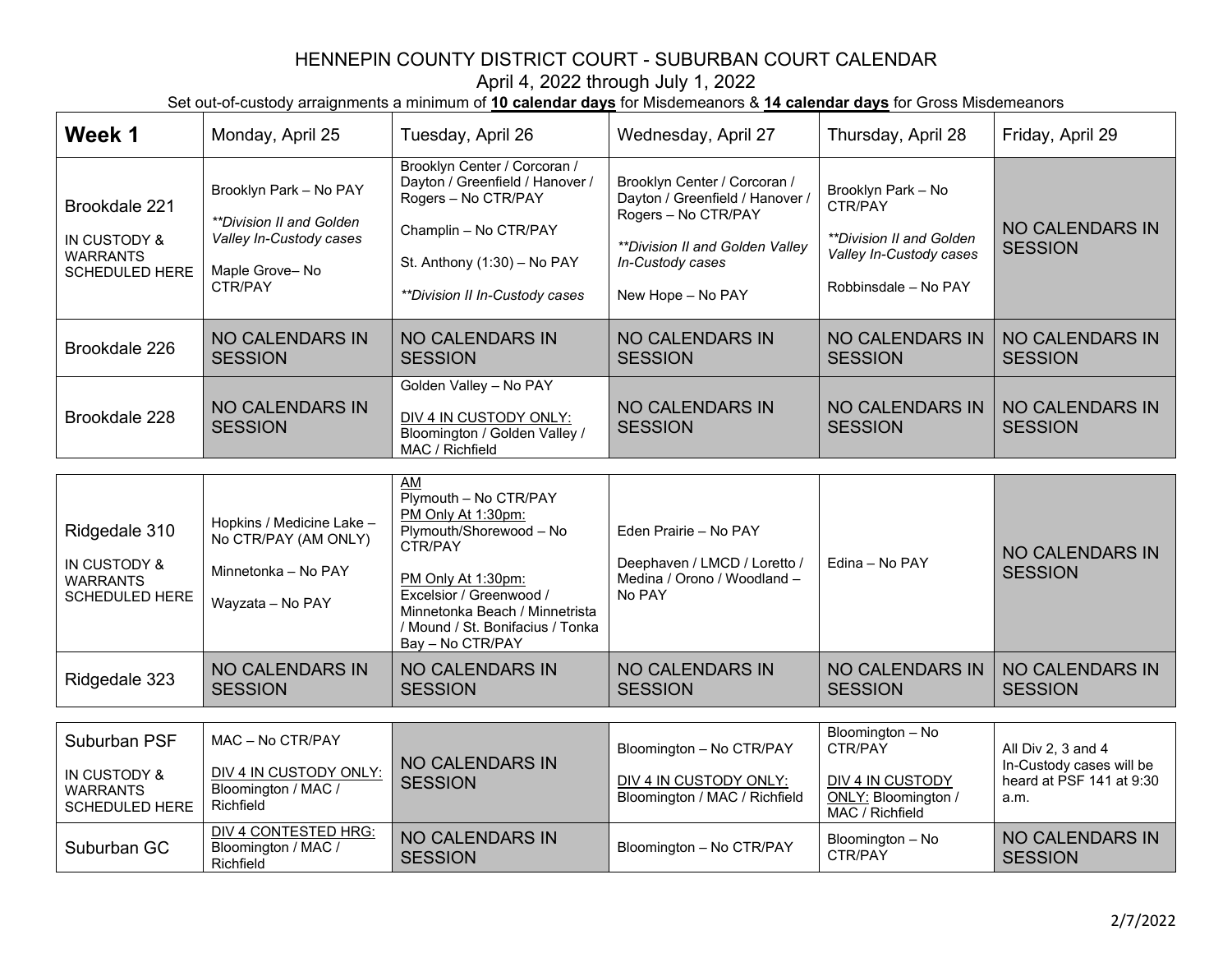| Week 2                                                                    | Monday, May 2                                                                                                                      | Tuesday, May 3                                                                                                                                                                                                | Wednesday, May 4                                                                                                                                                   | Thursday, May 5                                                                                                     | Friday, May 6                                                                                                             |
|---------------------------------------------------------------------------|------------------------------------------------------------------------------------------------------------------------------------|---------------------------------------------------------------------------------------------------------------------------------------------------------------------------------------------------------------|--------------------------------------------------------------------------------------------------------------------------------------------------------------------|---------------------------------------------------------------------------------------------------------------------|---------------------------------------------------------------------------------------------------------------------------|
| Brookdale 221<br>IN CUSTODY &<br><b>WARRANTS</b><br><b>SCHEDULED HERE</b> | Brooklyn Park - No<br>CTR/PAY<br>**Division II and Golden<br>Valley In-Custody cases<br>Maple Grove / Osseo /<br>Rockford - No PAY | Brooklyn Center / Corcoran /<br>Dayton / Greenfield / Hanover /<br>Rogers - No CTR/PAY<br>Champlin - No PAY<br>St. Anthony (1:30) - No<br>CTR/PAY<br>**Division II In-Custody cases                           | Brooklyn Center / Corcoran /<br>Dayton / Greenfield / Hanover /<br>Rogers - No PAY<br>**Division II and Golden Valley<br>In-Custody cases<br>New Hope - No CTR/PAY | Brooklyn Park - No<br>CTR/PAY<br>**Division II and Golden<br>Valley In-Custody cases<br>Robbinsdale - No<br>CTR/PAY | Crystal - No PAY<br>**Division II and Golden<br>Valley In-Custody cases<br>Maple Grove / Osseo /<br>Rockford - No CTR/PAY |
| Brookdale 226                                                             | <b>NO CALENDARS IN</b><br><b>SESSION</b>                                                                                           | <b>NO CALENDARS IN</b><br><b>SESSION</b>                                                                                                                                                                      | <b>NO CALENDARS IN</b><br><b>SESSION</b>                                                                                                                           | <b>NO CALENDARS IN</b><br><b>SESSION</b>                                                                            | <b>NO CALENDARS IN</b><br><b>SESSION</b>                                                                                  |
| Brookdale 228                                                             | <b>NO CALENDARS IN</b><br><b>SESSION</b>                                                                                           | Golden Valley - No CTR/PAY<br>DIV 4 IN CUSTODY ONLY:<br>Bloomington / Golden Valley /<br>MAC / Richfield                                                                                                      | <b>NO CALENDARS IN</b><br><b>SESSION</b>                                                                                                                           | <b>NO CALENDARS IN</b><br><b>SESSION</b>                                                                            | NO CALENDARS IN<br><b>SESSION</b>                                                                                         |
|                                                                           |                                                                                                                                    | AM                                                                                                                                                                                                            |                                                                                                                                                                    |                                                                                                                     |                                                                                                                           |
| Ridgedale 310<br>IN CUSTODY &<br><b>WARRANTS</b><br><b>SCHEDULED HERE</b> | Hopkins / Medicine Lake -<br>No PAY<br>Minnetonka - No PAY<br><b>Spring Park</b>                                                   | Plymouth - No PAY<br>PM Only At 1:30pm:<br>Plymouth/Shorewood - No PAY<br>PM Only At 1:30pm:<br>Excelsior / Greenwood /<br>Minnetonka Beach / Minnetrista<br>/ Mound / St. Bonifacius / Tonka<br>Bay - No PAY | Eden Prairie - No PAY                                                                                                                                              | Edina - No CTR                                                                                                      | St Louis Park - No PAY<br>Independence / Long<br>Lake / Maple Plain - No<br>PAY                                           |
| Ridgedale 323                                                             | <b>NO CALENDARS IN</b><br><b>SESSION</b>                                                                                           | <b>NO CALENDARS IN</b><br><b>SESSION</b>                                                                                                                                                                      | <b>NO CALENDARS IN</b><br><b>SESSION</b>                                                                                                                           | <b>NO CALENDARS IN</b><br><b>SESSION</b>                                                                            | <b>NO CALENDARS IN</b><br><b>SESSION</b>                                                                                  |
|                                                                           |                                                                                                                                    |                                                                                                                                                                                                               |                                                                                                                                                                    |                                                                                                                     |                                                                                                                           |
| Suburban PSF                                                              | MAC - No CTR/PAY                                                                                                                   |                                                                                                                                                                                                               | Bloomington - No CTR/PAY                                                                                                                                           | Bloomington - No<br>CTR/PAY                                                                                         | Richfield - No CTR/PAY                                                                                                    |
| IN CUSTODY &<br><b>WARRANTS</b><br><b>SCHEDULED HERE</b>                  | DIV 4 IN CUSTODY ONLY:<br>Bloomington / MAC /<br>Richfield                                                                         | <b>NO CALENDARS IN</b><br><b>SESSION</b>                                                                                                                                                                      | DIV 4 IN CUSTODY ONLY:<br>Bloomington / MAC / Richfield                                                                                                            | DIV 4 IN CUSTODY<br>ONLY: Bloomington /<br>MAC / Richfield                                                          | <b>DIV 4 IN CUSTODY</b><br>ONLY: Bloomington /<br>MAC / Richfield                                                         |
| Suburban GC                                                               | DIV 4 CONTESTED HRG:<br>Bloomington / MAC /<br>Richfield                                                                           | <b>NO CALENDARS IN</b><br><b>SESSION</b>                                                                                                                                                                      | Bloomington - No CTR/PAY                                                                                                                                           | Bloomington - No<br>CTR/PAY                                                                                         | Richfield - PT/CTR ONLY                                                                                                   |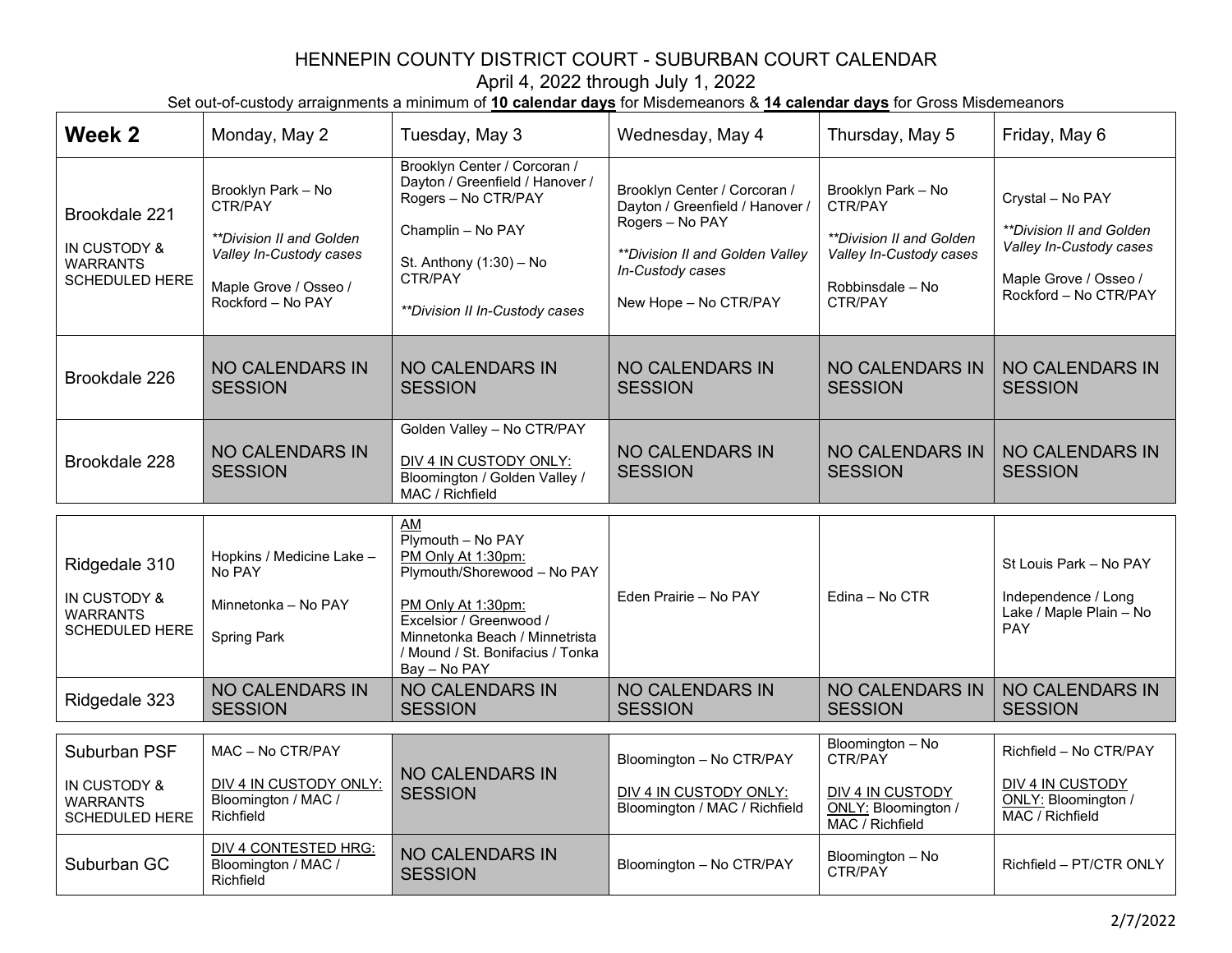| Week 1                                                                    | Monday, May 9                                                                                              | Tuesday, May 10                                                                                                                                                                                                              | Wednesday, May 11                                                                                                                                                  | Thursday, May 12                                                                                                           | Friday, May 13                                                                                             |
|---------------------------------------------------------------------------|------------------------------------------------------------------------------------------------------------|------------------------------------------------------------------------------------------------------------------------------------------------------------------------------------------------------------------------------|--------------------------------------------------------------------------------------------------------------------------------------------------------------------|----------------------------------------------------------------------------------------------------------------------------|------------------------------------------------------------------------------------------------------------|
| Brookdale 221<br>IN CUSTODY &<br><b>WARRANTS</b><br><b>SCHEDULED HERE</b> | Brooklyn Park - No PAY<br>**Division II and Golden<br>Valley In-Custody cases<br>Maple Grove-No<br>CTR/PAY | Brooklyn Center / Corcoran /<br>Dayton / Greenfield / Hanover /<br>Rogers - No CTR/PAY<br>Champlin - No CTR<br>St. Anthony (1:30) - No<br>PAY/CTR<br>**Division II In-Custody cases                                          | Brooklyn Center / Corcoran /<br>Dayton / Greenfield / Hanover /<br>Rogers - No CTR/PAY<br>**Division II and Golden Valley<br>In-Custody cases<br>New Hope - No PAY | Brooklyn Park - No<br>CTR/PAY<br><i><b>**Division II and Golden</b></i><br>Valley In-Custody cases<br>Robbinsdale - No PAY | Crystal - No CTR/PAY<br><i>**Division II and Golden</i><br>Valley In-Custody cases<br>Maple Grove - No PAY |
| Brookdale 226                                                             | <b>NO CALENDARS IN</b><br><b>SESSION</b>                                                                   | <b>NO CALENDARS IN</b><br><b>SESSION</b>                                                                                                                                                                                     | <b>NO CALENDARS IN</b><br><b>SESSION</b>                                                                                                                           | <b>NO CALENDARS IN</b><br><b>SESSION</b>                                                                                   | <b>NO CALENDARS IN</b><br><b>SESSION</b>                                                                   |
| Brookdale 228                                                             | <b>NO CALENDARS IN</b><br><b>SESSION</b>                                                                   | Golden Valley - No PAY<br>DIV 4 IN CUSTODY ONLY:<br>Bloomington / Golden Valley /<br>MAC / Richfield                                                                                                                         | <b>NO CALENDARS IN</b><br><b>SESSION</b>                                                                                                                           | <b>NO CALENDARS IN</b><br><b>SESSION</b>                                                                                   | <b>NO CALENDARS IN</b><br><b>SESSION</b>                                                                   |
|                                                                           |                                                                                                            | AM                                                                                                                                                                                                                           |                                                                                                                                                                    |                                                                                                                            |                                                                                                            |
| Ridgedale 310<br>IN CUSTODY &<br><b>WARRANTS</b><br><b>SCHEDULED HERE</b> | Hopkins / Medicine Lake -<br>No CTR/PAY<br>Minnetonka - No PAY<br>Wayzata - No PAY                         | Plymouth - No CTR/PAY<br>PM Only At 1:30pm:<br>Plymouth/Shorewood - No<br>CTR/PAY<br>PM Only At 1:30pm:<br>Excelsior / Greenwood /<br>Minnetonka Beach / Minnetrista<br>/ Mound / St. Bonifacius / Tonka<br>Bay - No CTR/PAY | Eden Prairie - No PAY<br>Deephaven / LMCD / Loretto /<br>Medina / Orono / Woodland -<br>No PAY                                                                     | Edina - No PAY                                                                                                             | St Louis Park - No PAY                                                                                     |
| Ridgedale 323                                                             | <b>NO CALENDARS IN</b><br><b>SESSION</b>                                                                   | <b>NO CALENDARS IN</b><br><b>SESSION</b>                                                                                                                                                                                     | <b>NO CALENDARS IN</b><br><b>SESSION</b>                                                                                                                           | <b>NO CALENDARS IN</b><br><b>SESSION</b>                                                                                   | <b>NO CALENDARS IN</b><br><b>SESSION</b>                                                                   |
|                                                                           |                                                                                                            |                                                                                                                                                                                                                              |                                                                                                                                                                    | Bloomington - No                                                                                                           |                                                                                                            |
| Suburban PSF                                                              | MAC - No CTR/PAY                                                                                           |                                                                                                                                                                                                                              | Bloomington - No CTR/PAY                                                                                                                                           | CTR/PAY                                                                                                                    | Richfield - No CTR/PAY                                                                                     |
| IN CUSTODY &<br><b>WARRANTS</b><br><b>SCHEDULED HERE</b>                  | DIV 4 IN CUSTODY ONLY:<br>Bloomington / MAC /<br>Richfield                                                 | <b>NO CALENDARS IN</b><br><b>SESSION</b>                                                                                                                                                                                     | DIV 4 IN CUSTODY ONLY:<br>Bloomington / MAC / Richfield                                                                                                            | DIV 4 IN CUSTODY<br>ONLY: Bloomington /<br>MAC / Richfield                                                                 | DIV 4 IN CUSTODY<br>ONLY: Bloomington /<br>MAC / Richfield                                                 |
| Suburban GC                                                               | <b>DIV 4 CONTESTED HRG:</b><br>Bloomington / MAC /<br>Richfield                                            | <b>NO CALENDARS IN</b><br><b>SESSION</b>                                                                                                                                                                                     | Bloomington - No CTR/PAY                                                                                                                                           | Bloomington - No<br>CTR/PAY                                                                                                | Bloomington - CTR ONLY<br>Richfield - PT ONLY                                                              |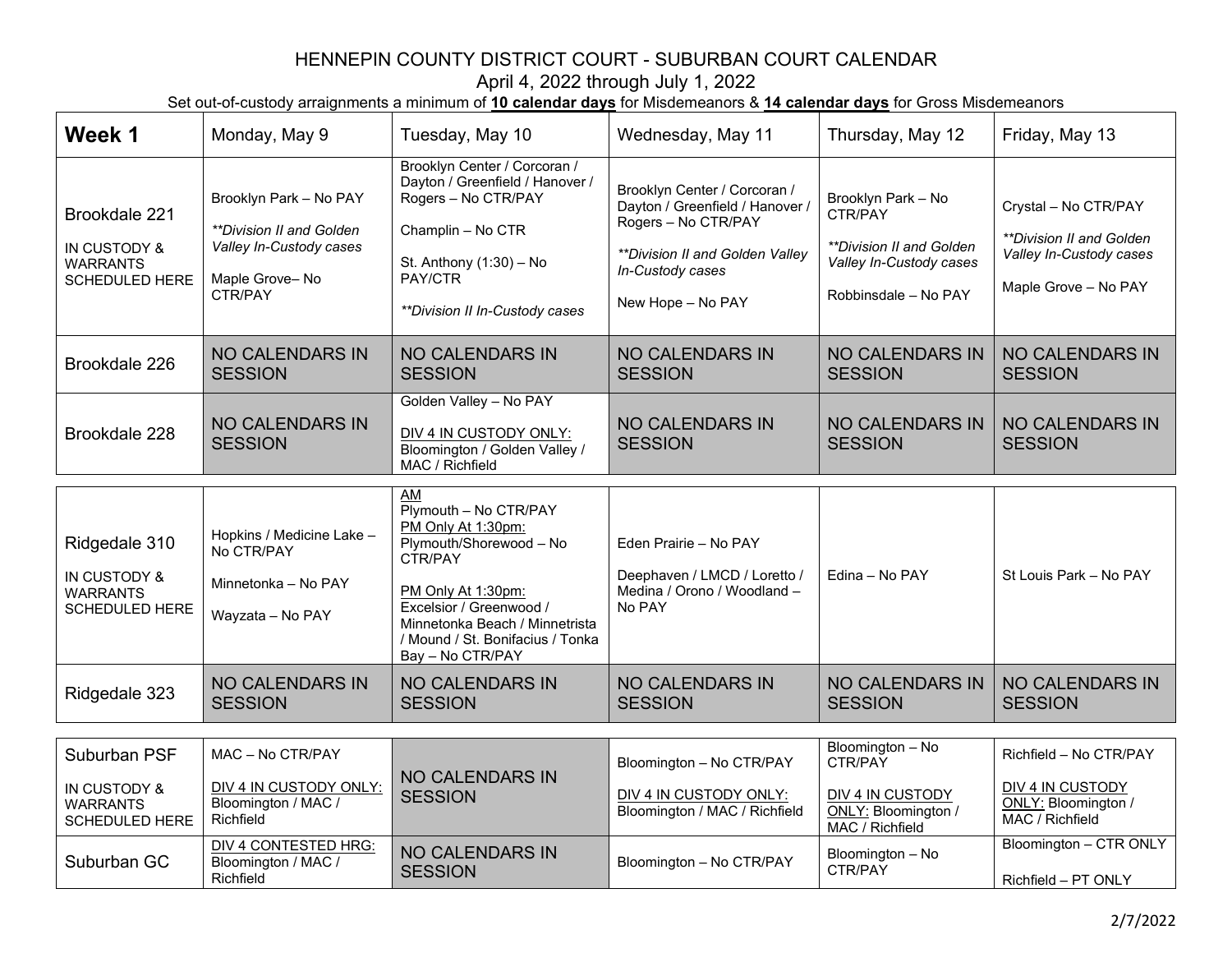| Week 2                                                                    | Monday, May 16                                                                                                                      | Tuesday, May 17                                                                                                                                                                                                        | Wednesday, May 18                                                                                                                                                               | Thursday, May 19                                                                                                 | Friday, May 20                                                                                                                          |
|---------------------------------------------------------------------------|-------------------------------------------------------------------------------------------------------------------------------------|------------------------------------------------------------------------------------------------------------------------------------------------------------------------------------------------------------------------|---------------------------------------------------------------------------------------------------------------------------------------------------------------------------------|------------------------------------------------------------------------------------------------------------------|-----------------------------------------------------------------------------------------------------------------------------------------|
| Brookdale 221<br>IN CUSTODY &<br><b>WARRANTS</b><br><b>SCHEDULED HERE</b> | Brooklyn Park - No<br>CTR/PAY<br>**Division II and Golden*<br>Valley In-Custody cases<br>Maple Grove / Osseo /<br>Rockford - No PAY | Brooklyn Center / Corcoran /<br>Dayton / Greenfield / Hanover /<br>Rogers - No CTR/PAY<br>Champlin - No PAY<br>St. Anthony $(1:30)$ - No<br>CTR/PAY<br>**Division II In-Custody cases                                  | Brooklyn Center /<br>Corcoran /<br>Dayton / Greenfield /<br>Hanover / Rogers - No<br>PAY<br><i>**Division II and Golden</i><br>Valley In-Custody cases<br>New Hope - No CTR/PAY | Brooklyn Park - No<br>CTR/PAY<br>**Division II and Golden<br>Valley In-Custody cases<br>Robbinsdale - No CTR/PAY | Crystal - No PAY<br><i><b>**Division II and Golden</b></i><br>Valley In-Custody cases<br>Maple Grove / Osseo /<br>Rockford - No CTR/PAY |
| Brookdale 226                                                             | <b>NO CALENDARS IN</b><br><b>SESSION</b>                                                                                            | <b>NO CALENDARS IN</b><br><b>SESSION</b>                                                                                                                                                                               | <b>NO CALENDARS IN</b><br><b>SESSION</b>                                                                                                                                        | <b>NO CALENDARS IN</b><br><b>SESSION</b>                                                                         | <b>NO CALENDARS IN</b><br><b>SESSION</b>                                                                                                |
| Brookdale 228                                                             | <b>NO CALENDARS IN</b><br><b>SESSION</b>                                                                                            | Golden Valley - No CTR/PAY<br>DIV 4 IN CUSTODY ONLY:<br>Bloomington / Golden Valley /<br>MAC / Richfield                                                                                                               | <b>NO CALENDARS IN</b><br><b>SESSION</b>                                                                                                                                        | <b>NO CALENDARS IN</b><br><b>SESSION</b>                                                                         | <b>NO CALENDARS IN</b><br><b>SESSION</b>                                                                                                |
| Ridgedale 310<br>IN CUSTODY &<br><b>WARRANTS</b><br><b>SCHEDULED HERE</b> | Hopkins / Medicine Lake -<br>No PAY<br>Minnetonka - No PAY<br>Spring Park - No PAY                                                  | AM<br>$Ply$ mouth - No PAY<br>PM Only At 1:30pm:<br>Plymouth/Shorewood - No PAY<br>PM Only At 1:30pm:<br>Excelsior / Greenwood /<br>Minnetonka Beach / Minnetrista<br>/ Mound / St. Bonifacius / Tonka<br>Bay - No PAY | Eden Prairie - No PAY                                                                                                                                                           | Edina - No CTR                                                                                                   | St Louis Park - No PAY<br>Independence / Long Lake<br>/ Maple Plain - No PAY                                                            |
| Ridgedale 323                                                             | <b>NO CALENDARS IN</b><br><b>SESSION</b>                                                                                            | <b>NO CALENDARS IN</b><br><b>SESSION</b>                                                                                                                                                                               | <b>NO CALENDARS IN</b><br><b>SESSION</b>                                                                                                                                        | <b>NO CALENDARS IN</b><br><b>SESSION</b>                                                                         | <b>NO CALENDARS IN</b><br><b>SESSION</b>                                                                                                |
| Suburban PSF                                                              | MAC - No CTR/PAY                                                                                                                    |                                                                                                                                                                                                                        | Bloomington - No<br>CTR/PAY                                                                                                                                                     | Bloomington - No CTR/PAY                                                                                         | Richfield - No CTR/PAY                                                                                                                  |
| IN CUSTODY &<br><b>WARRANTS</b><br><b>SCHEDULED HERE</b>                  | DIV 4 IN CUSTODY ONLY:<br>Bloomington / MAC /<br>Richfield                                                                          | <b>NO CALENDARS IN</b><br><b>SESSION</b>                                                                                                                                                                               | DIV 4 IN CUSTODY<br>ONLY: Bloomington /<br>MAC / Richfield                                                                                                                      | DIV 4 IN CUSTODY ONLY:<br>Bloomington / MAC /<br>Richfield                                                       | DIV 4 IN CUSTODY ONLY:<br>Bloomington / MAC /<br>Richfield                                                                              |
| Suburban GC                                                               | <b>DIV 4 CONTESTED HRG:</b><br>Bloomington / MAC /<br>Richfield                                                                     | <b>NO CALENDARS IN</b><br><b>SESSION</b>                                                                                                                                                                               | Bloomington - No<br>CTR/PAY<br>MAC - CTR ONLY                                                                                                                                   | Bloomington - No CTR/PAY                                                                                         | Richfield - PT/CTR ONLY                                                                                                                 |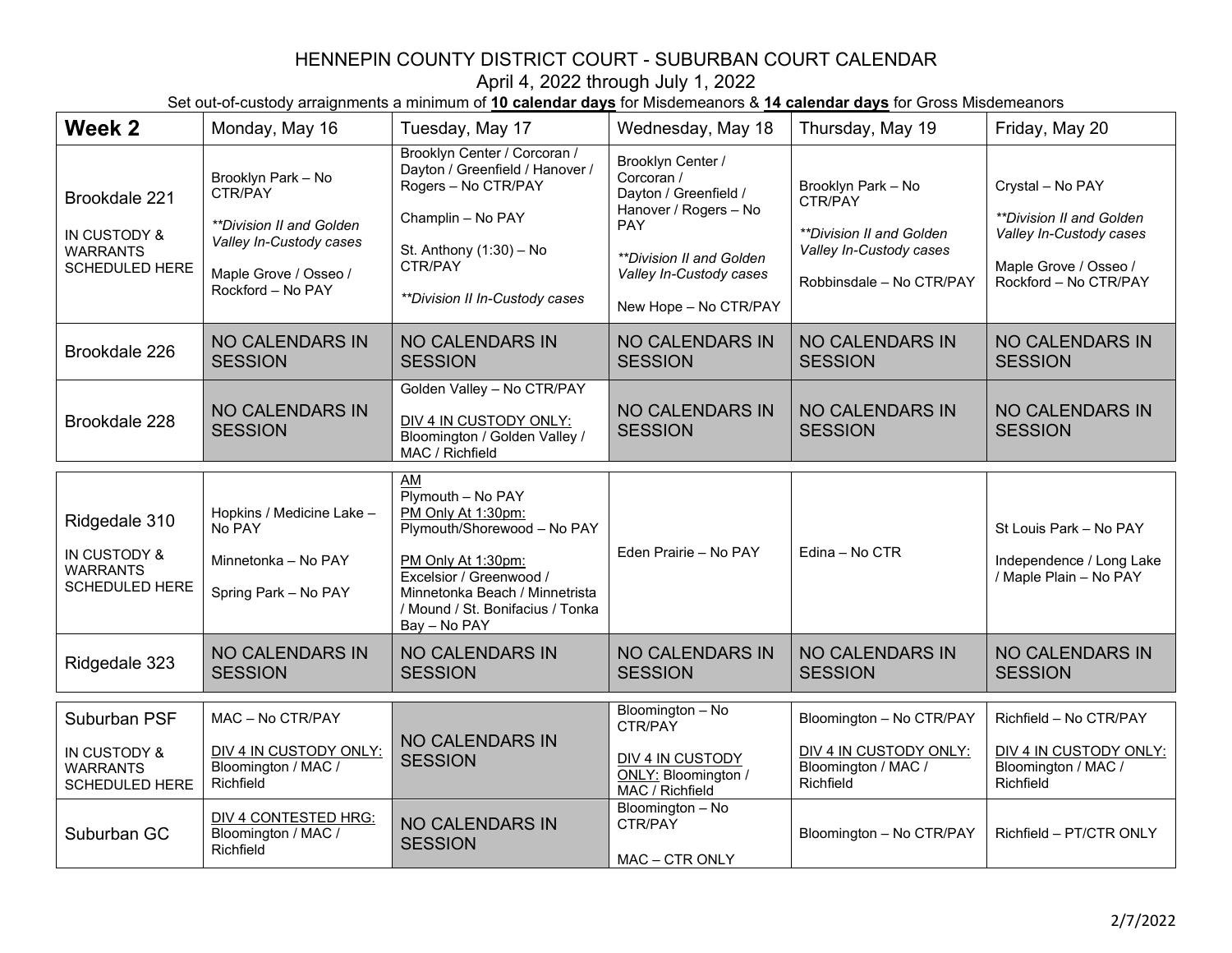| Week 1                                                                    | Monday, May 23                                                                                                                  | Tuesday, May 24                                                                                                                                                                | Wednesday, May 25                                                                                                                                                     | Thursday, May 26                                                                                             | Friday, May 27                                                                                             |
|---------------------------------------------------------------------------|---------------------------------------------------------------------------------------------------------------------------------|--------------------------------------------------------------------------------------------------------------------------------------------------------------------------------|-----------------------------------------------------------------------------------------------------------------------------------------------------------------------|--------------------------------------------------------------------------------------------------------------|------------------------------------------------------------------------------------------------------------|
| Brookdale 221<br>IN CUSTODY &<br><b>WARRANTS</b><br><b>SCHEDULED HERE</b> | Brooklyn Park - No PAY<br><i><b>**Division II and Golden</b></i><br>Valley In-Custody cases<br>Maple Grove-No<br><b>CTR/PAY</b> | Brooklyn Center / Corcoran /<br>Dayton / Greenfield / Hanover /<br>Rogers - No CTR/PAY<br>Champlin - No CTR<br>St. Anthony $(1:30)$ – No PAY<br>**Division II In-Custody cases | Brooklyn Center / Corcoran /<br>Dayton / Greenfield /<br>Hanover / Rogers - No<br>CTR/PAY<br>**Division II and Golden<br>Valley In-Custody cases<br>New Hope - No PAY | Brooklyn Park - No<br>CTR/PAY<br>**Division II and Golden<br>Valley In-Custody cases<br>Robbinsdale - No PAY | Crystal - No CTR/PAY<br><i>**Division II and Golden</i><br>Valley In-Custody cases<br>Maple Grove - No PAY |
| Brookdale 226                                                             | <b>NO CALENDARS IN</b><br><b>SESSION</b>                                                                                        | <b>NO CALENDARS IN</b><br><b>SESSION</b>                                                                                                                                       | <b>NO CALENDARS IN</b><br><b>SESSION</b>                                                                                                                              | <b>NO CALENDARS IN</b><br><b>SESSION</b>                                                                     | NO CALENDARS IN<br><b>SESSION</b>                                                                          |
| Brookdale 228                                                             | <b>NO CALENDARS IN</b><br><b>SESSION</b>                                                                                        | Golden Valley - No PAY<br>DIV 4 IN CUSTODY ONLY:<br>Bloomington / Golden Valley /<br>MAC / Richfield                                                                           | <b>NO CALENDARS IN</b><br><b>SESSION</b>                                                                                                                              | <b>NO CALENDARS IN</b><br><b>SESSION</b>                                                                     | NO CALENDARS IN<br><b>SESSION</b>                                                                          |
|                                                                           |                                                                                                                                 | AM<br>Dhimouth No CTD/DAV                                                                                                                                                      |                                                                                                                                                                       |                                                                                                              |                                                                                                            |

| Ridgedale 310<br>IN CUSTODY &<br><b>WARRANTS</b><br>SCHEDULED HERE | Hopkins / Medicine Lake -<br>No CTR/PAY (AM ONLY)<br>Minnetonka - No PAY<br>Wayzata - No PAY | AM<br>Plymouth - No CTR/PAY<br>PM Only At 1:30pm:<br>Plymouth/Shorewood - No<br>CTR/PAY<br>PM Only At 1:30pm:<br>Excelsior / Greenwood /<br>Minnetonka Beach / Minnetrista<br>/ Mound / St. Bonifacius / Tonka<br>Bay - No CTR/PAY | Eden Prairie - No PAY<br>Deephaven / LMCD / Loretto<br>/ Medina / Orono / Woodland<br>$-$ No PAY | Edina - No PAY                           | St Louis Park - No PAY            |
|--------------------------------------------------------------------|----------------------------------------------------------------------------------------------|------------------------------------------------------------------------------------------------------------------------------------------------------------------------------------------------------------------------------------|--------------------------------------------------------------------------------------------------|------------------------------------------|-----------------------------------|
| Ridgedale 323                                                      | <b>NO CALENDARS IN</b><br><b>SESSION</b>                                                     | NO CALENDARS IN<br><b>SESSION</b>                                                                                                                                                                                                  | NO CALENDARS IN<br><b>SESSION</b>                                                                | <b>NO CALENDARS IN</b><br><b>SESSION</b> | NO CALENDARS IN<br><b>SESSION</b> |

| Suburban PSF                                      | MAC - No CTR/PAY                                           |                                   | Bloomington - No CTR/PAY                                   | Bloomington - No<br>CTR/PAY                                | Richfield - No CTR/PAY                                     |
|---------------------------------------------------|------------------------------------------------------------|-----------------------------------|------------------------------------------------------------|------------------------------------------------------------|------------------------------------------------------------|
| IN CUSTODY &<br>WARRANTS<br><b>SCHEDULED HERE</b> | DIV 4 IN CUSTODY ONLY:<br>Bloomington / MAC /<br>Richfield | NO CALENDARS IN<br><b>SESSION</b> | DIV 4 IN CUSTODY ONLY:<br>Bloomington / MAC /<br>Richfield | DIV 4 IN CUSTODY ONLY:<br>Bloomington / MAC /<br>Richfield | DIV 4 IN CUSTODY<br>ONLY: Bloomington /<br>MAC / Richfield |
| Suburban GC                                       | DIV 4 CONTESTED HRG:<br>Bloomington / MAC /<br>Richfield   | NO CALENDARS IN<br><b>SESSION</b> | Bloomington - No CTR/PAY                                   | Bloomington - No<br>CTR/PAY                                | Bloomington - CTR ONLY<br>Richfield - PT ONLY              |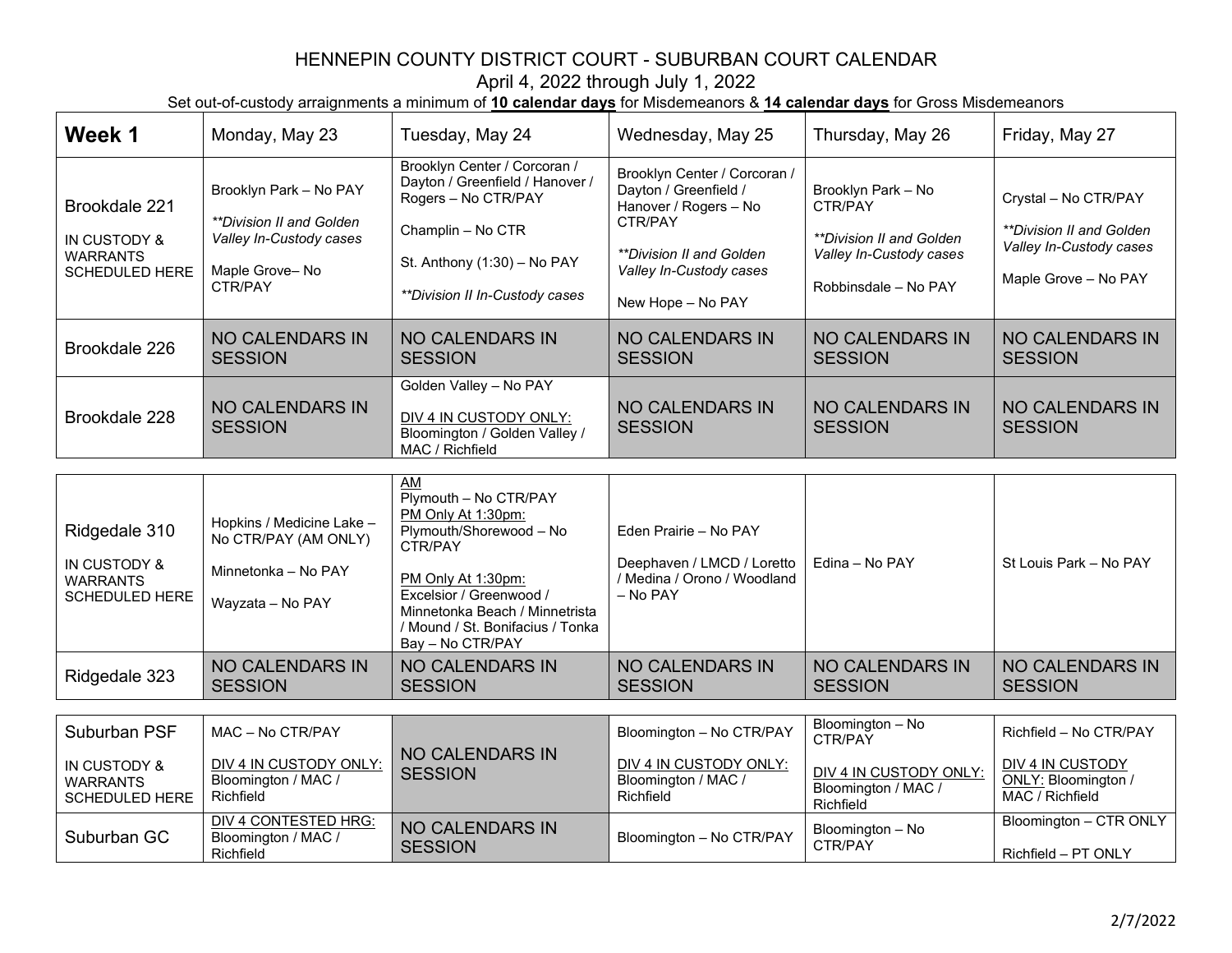| Week 2                                                                    | Monday, May 30 | Tuesday, May 31                                                                                                                                                                                                            | Wednesday, June 1                                                                                                                                                  | Thursday, June 2                                                                                                    | Friday, June 3                                                                                                                          |
|---------------------------------------------------------------------------|----------------|----------------------------------------------------------------------------------------------------------------------------------------------------------------------------------------------------------------------------|--------------------------------------------------------------------------------------------------------------------------------------------------------------------|---------------------------------------------------------------------------------------------------------------------|-----------------------------------------------------------------------------------------------------------------------------------------|
| Brookdale 221<br>IN CUSTODY &<br><b>WARRANTS</b><br><b>SCHEDULED HERE</b> | <b>HOLIDAY</b> | Brooklyn Center / Corcoran /<br>Dayton / Greenfield / Hanover /<br>Rogers - No CTR/PAY<br>Champlin - No PAY<br>St. Anthony (1:30) - No<br>CTR/PAY<br>**Division II In-Custody cases                                        | Brooklyn Center / Corcoran /<br>Dayton / Greenfield /<br>Hanover / Rogers - No PAY<br>**Division II and Golden<br>Valley In-Custody cases<br>New Hope - No CTR/PAY | Brooklyn Park - No<br>CTR/PAY<br>**Division II and Golden<br>Valley In-Custody cases<br>Robbinsdale - No<br>CTR/PAY | Crystal - No PAY<br><i><b>**Division II and Golden</b></i><br>Valley In-Custody cases<br>Maple Grove / Osseo /<br>Rockford - No CTR/PAY |
| Brookdale 226                                                             | <b>HOLIDAY</b> | <b>NO CALENDARS IN</b><br><b>SESSION</b>                                                                                                                                                                                   | <b>NO CALENDARS IN</b><br><b>SESSION</b>                                                                                                                           | <b>NO CALENDARS IN</b><br><b>SESSION</b>                                                                            | <b>NO CALENDARS IN</b><br><b>SESSION</b>                                                                                                |
| Brookdale 228                                                             | <b>HOLIDAY</b> | Golden Valley - No CTR/PAY<br>DIV 4 IN CUSTODY ONLY:<br>Bloomington / Golden Valley /<br>MAC / Richfield                                                                                                                   | <b>NO CALENDARS IN</b><br><b>SESSION</b>                                                                                                                           | <b>NO CALENDARS IN</b><br><b>SESSION</b>                                                                            | <b>NO CALENDARS IN</b><br><b>SESSION</b>                                                                                                |
| Ridgedale 310<br>IN CUSTODY &<br><b>WARRANTS</b><br><b>SCHEDULED HERE</b> | <b>HOLIDAY</b> | <b>AM</b><br>Plymouth - No PAY<br>PM Only At 1:30pm:<br>Plymouth/Shorewood - No PAY<br>PM Only At 1:30pm:<br>Excelsior / Greenwood /<br>Minnetonka Beach / Minnetrista<br>/ Mound / St. Bonifacius / Tonka<br>Bay - No PAY | Eden Prairie - No PAY                                                                                                                                              | Edina - No CTR                                                                                                      | St Louis Park - No PAY<br>Independence / Long<br>Lake / Maple Plain - No<br>PAY                                                         |
| Ridgedale 323                                                             | <b>HOLIDAY</b> | <b>NO CALENDARS IN</b><br><b>SESSION</b>                                                                                                                                                                                   | <b>NO CALENDARS IN</b><br><b>SESSION</b>                                                                                                                           | <b>NO CALENDARS IN</b><br><b>SESSION</b>                                                                            | <b>NO CALENDARS IN</b><br><b>SESSION</b>                                                                                                |
| Suburban PSF<br>IN CUSTODY &<br><b>WARRANTS</b><br><b>SCHEDULED HERE</b>  | <b>HOLIDAY</b> | <b>NO CALENDARS IN</b><br><b>SESSION</b><br><b>NO CALENDARS IN</b>                                                                                                                                                         | Bloomington - No CTR/PAY<br>DIV 4 IN CUSTODY ONLY:<br>Bloomington / MAC /<br>Richfield                                                                             | Bloomington - No<br>CTR/PAY<br>DIV 4 IN CUSTODY ONLY:<br>Bloomington / MAC /<br>Richfield                           | Richfield - No CTR/PAY<br>DIV 4 IN CUSTODY<br>ONLY: Bloomington /<br>MAC / Richfield                                                    |
| Suburban GC                                                               | <b>HOLIDAY</b> | <b>SESSION</b>                                                                                                                                                                                                             | Bloomington - No CTR/PAY                                                                                                                                           | Bloomington - No<br>CTR/PAY                                                                                         | Richfield - CTR ONLY                                                                                                                    |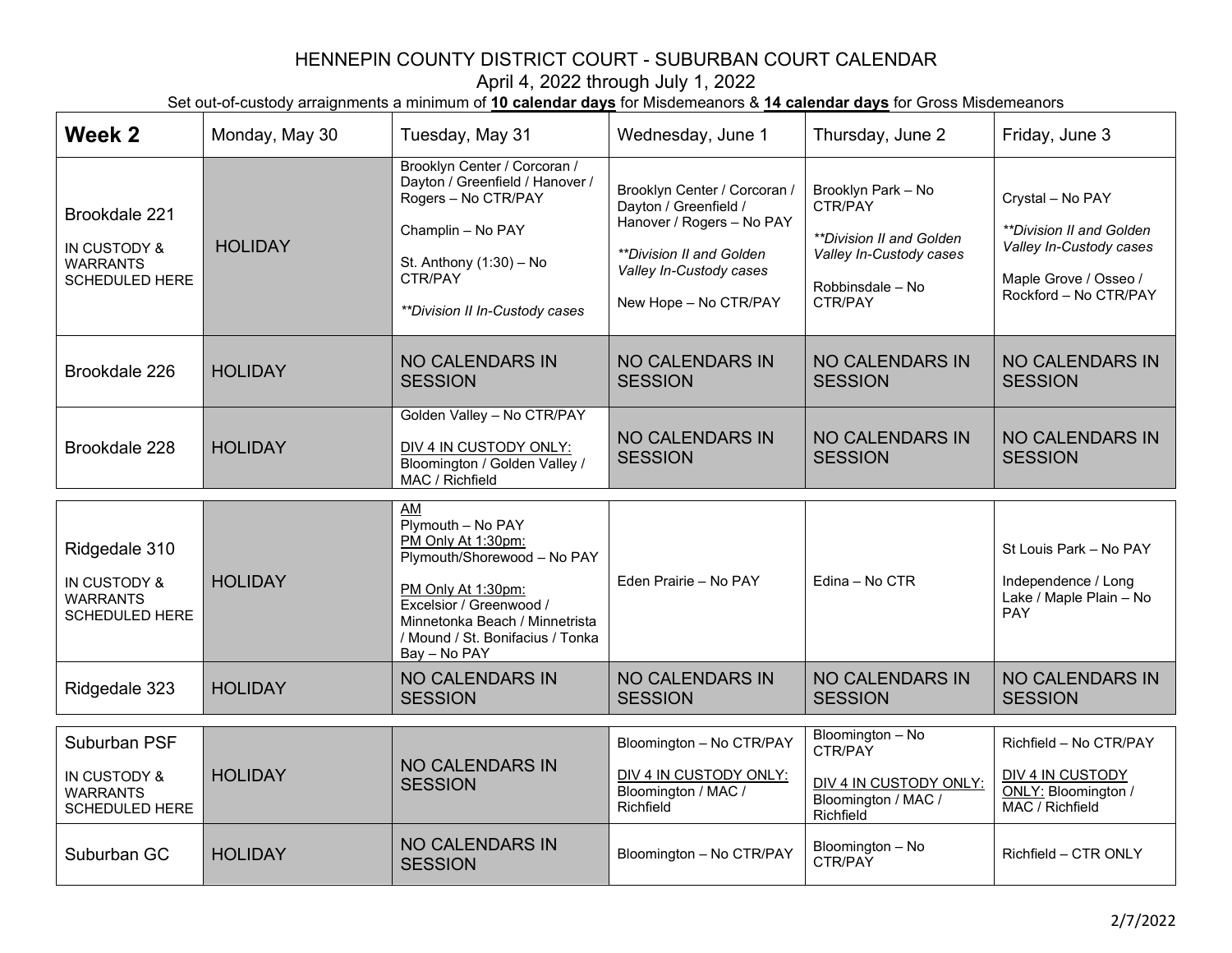| Week 1                                                                               | Monday, June 6                                                                                                | Tuesday, June 7                                                                                                                                                                                                                    | Wednesday, June 8                                                                                                                                                     | Thursday, June 9                                                                                             | Friday, June 10                                                                                     |
|--------------------------------------------------------------------------------------|---------------------------------------------------------------------------------------------------------------|------------------------------------------------------------------------------------------------------------------------------------------------------------------------------------------------------------------------------------|-----------------------------------------------------------------------------------------------------------------------------------------------------------------------|--------------------------------------------------------------------------------------------------------------|-----------------------------------------------------------------------------------------------------|
| Brookdale 221<br>IN CUSTODY &<br><b>WARRANTS</b><br><b>SCHEDULED HERE</b>            | Brooklyn Park - No PAY<br>**Division II and Golden<br>Valley In-Custody cases<br>Maple Grove-No<br>CTR/PAY    | Brooklyn Center / Corcoran /<br>Dayton / Greenfield / Hanover /<br>Rogers - No CTR/PAY<br>Champlin - No CTR<br>St. Anthony - No PAY/CTR<br>**Division II In-Custody cases                                                          | Brooklyn Center / Corcoran /<br>Dayton / Greenfield /<br>Hanover / Rogers - No<br>CTR/PAY<br>**Division II and Golden<br>Valley In-Custody cases<br>New Hope - No PAY | Brooklyn Park - No<br>CTR/PAY<br>**Division II and Golden<br>Valley In-Custody cases<br>Robbinsdale - No PAY | Crystal - No CTR/PAY<br>**Division II and Golden<br>Valley In-Custody cases<br>Maple Grove - No PAY |
| Brookdale 226                                                                        | <b>NO CALENDARS IN</b><br><b>SESSION</b>                                                                      | <b>NO CALENDARS IN</b><br><b>SESSION</b>                                                                                                                                                                                           | NO CALENDARS IN<br><b>SESSION</b>                                                                                                                                     | <b>NO CALENDARS IN</b><br><b>SESSION</b>                                                                     | <b>NO CALENDARS IN</b><br><b>SESSION</b>                                                            |
| Brookdale 228                                                                        | <b>NO CALENDARS IN</b><br><b>SESSION</b>                                                                      | Golden Valley - No PAY<br>DIV 4 IN CUSTODY ONLY:<br>Bloomington / Golden Valley /<br>MAC / Richfield                                                                                                                               | <b>NO CALENDARS IN</b><br><b>SESSION</b>                                                                                                                              | <b>NO CALENDARS IN</b><br><b>SESSION</b>                                                                     | <b>NO CLAENDARS IN</b><br><b>SESSION</b>                                                            |
| Ridgedale 310<br><b>IN CUSTODY &amp;</b><br><b>WARRANTS</b><br><b>SCHEDULED HERE</b> | Hopkins / Medicine Lake -<br>No CTR/PAY (AM ONLY)<br>Minnetonka - No PAY<br>Wayzata - No PAY                  | AM<br>Plymouth - No CTR/PAY<br>PM Only At 1:30pm:<br>Plymouth/Shorewood - No<br>CTR/PAY<br>PM Only At 1:30pm:<br>Excelsior / Greenwood /<br>Minnetonka Beach / Minnetrista<br>/ Mound / St. Bonifacius / Tonka<br>Bay - No CTR/PAY | Eden Prairie - No PAY<br>Deephaven / LMCD / Loretto<br>/ Medina / Orono / Woodland<br>- No PAY                                                                        | Edina - No PAY                                                                                               | St Louis Park - No PAY                                                                              |
| Ridgedale 323                                                                        | <b>NO CALENDARS IN</b><br><b>SESSION</b>                                                                      | <b>NO CALENDARS IN</b><br><b>SESSION</b>                                                                                                                                                                                           | <b>NO CALENDARS IN</b><br><b>SESSION</b>                                                                                                                              | NO CALENDARS IN<br><b>SESSION</b>                                                                            | NO CALENDARS IN<br><b>SESSION</b>                                                                   |
| Suburban PSF<br><b>IN CUSTODY &amp;</b><br><b>WARRANTS</b><br>SCHEDULED HERE         | MAC - No CTR/PAY<br>DIV 4 IN CUSTODY ONLY:<br>Bloomington / MAC /<br>Richfield<br><b>DIV 4 CONTESTED HRG:</b> | <b>NO CALENDARS IN</b><br><b>SESSION</b><br><b>NO CALENDARS IN</b>                                                                                                                                                                 | Bloomington - No CTR/PAY<br>DIV 4 IN CUSTODY ONLY:<br>Bloomington / MAC /<br>Richfield                                                                                | Bloomington - No<br>CTR/PAY<br>DIV 4 IN CUSTODY ONLY:<br>Bloomington / MAC /<br>Richfield                    | Richfield - No CTR/PAY<br><b>DIV 4 IN CUSTODY</b><br>ONLY: Bloomington /<br>MAC / Richfield         |
| Suburban GC                                                                          | Bloomington / MAC /<br>Richfield                                                                              | <b>SESSION</b>                                                                                                                                                                                                                     | Bloomington - No CTR/PAY                                                                                                                                              | Bloomington - No<br>CTR/PAY                                                                                  | Bloomington - CTR ONLY                                                                              |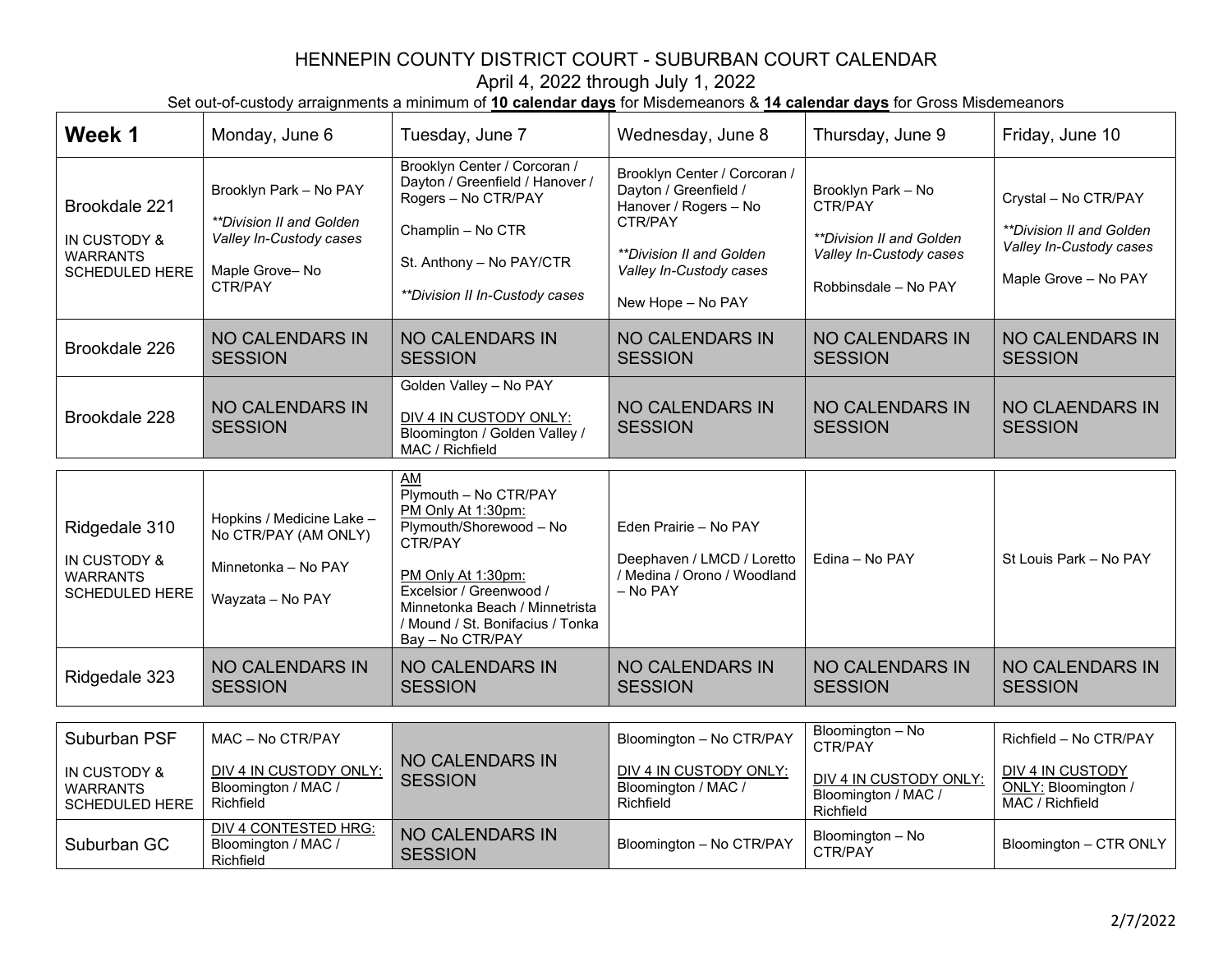| Week 2                                                                    | Monday, June 13                                                                                                                    | Tuesday, June 14                                                                                                                                                                                                       | Wednesday, June 15                                                                                                                                                                            | Thursday, June 16                                                                                                       | Friday, June 17                                                                                                                         |
|---------------------------------------------------------------------------|------------------------------------------------------------------------------------------------------------------------------------|------------------------------------------------------------------------------------------------------------------------------------------------------------------------------------------------------------------------|-----------------------------------------------------------------------------------------------------------------------------------------------------------------------------------------------|-------------------------------------------------------------------------------------------------------------------------|-----------------------------------------------------------------------------------------------------------------------------------------|
| Brookdale 221<br>IN CUSTODY &<br><b>WARRANTS</b><br>SCHEDULED HERE        | Brooklyn Park - No<br>CTR/PAY<br>**Division II and Golden<br>Valley In-Custody cases<br>Maple Grove / Osseo /<br>Rockford - No PAY | Brooklyn Center / Corcoran /<br>Dayton / Greenfield / Hanover /<br>Rogers - No CTR/PAY<br>Champlin - No PAY<br>St. Anthony (1:30) - No<br>CTR/PAY<br>**Division II In-Custody cases                                    | Brooklyn Center /<br>Corcoran /<br>Dayton / Greenfield /<br>Hanover / Rogers - No<br><b>PAY</b><br><i><b>**Division II and Golden</b></i><br>Valley In-Custody cases<br>New Hope - No CTR/PAY | Brooklyn Park - No<br>CTR/PAY<br><i>**Division II and Golden</i><br>Valley In-Custody cases<br>Robbinsdale - No CTR/PAY | Crystal - No PAY<br><i><b>**Division II and Golden</b></i><br>Valley In-Custody cases<br>Maple Grove / Osseo /<br>Rockford - No CTR/PAY |
| Brookdale 226                                                             | <b>NO CALENDARS IN</b><br><b>SESSION</b>                                                                                           | <b>NO CALENDARS IN</b><br><b>SESSION</b>                                                                                                                                                                               | <b>NO CALENDARS IN</b><br><b>SESSION</b>                                                                                                                                                      | <b>NO CALENDARS IN</b><br><b>SESSION</b>                                                                                | <b>NO CALENDARS IN</b><br><b>SESSION</b>                                                                                                |
| Brookdale 228                                                             | <b>NO CALENDARS IN</b><br><b>SESSION</b>                                                                                           | Golden Valley - No CTR/PAY<br>DIV 4 IN CUSTODY ONLY:<br>Bloomington / Golden Valley /<br>MAC / Richfield                                                                                                               | <b>NO CALENDARS IN</b><br><b>SESSION</b>                                                                                                                                                      | <b>NO CALENDARS IN</b><br><b>SESSION</b>                                                                                | <b>NO CALENDARS IN</b><br><b>SESSION</b>                                                                                                |
| Ridgedale 310<br>IN CUSTODY &<br><b>WARRANTS</b><br><b>SCHEDULED HERE</b> | Hopkins / Medicine Lake -<br>No PAY<br>Minnetonka - No PAY<br><b>Spring Park</b>                                                   | AM<br>$Ply$ mouth - No PAY<br>PM Only At 1:30pm:<br>Plymouth/Shorewood - No PAY<br>PM Only At 1:30pm:<br>Excelsior / Greenwood /<br>Minnetonka Beach / Minnetrista<br>/ Mound / St. Bonifacius / Tonka<br>Bay - No PAY | Eden Prairie - No PAY                                                                                                                                                                         | Edina - No CTR                                                                                                          | St Louis Park - No PAY<br>Independence / Long Lake<br>/ Maple Plain - No PAY                                                            |
| Ridgedale 323                                                             | <b>NO CALENDARS IN</b><br><b>SESSION</b>                                                                                           | <b>NO CALENDARS IN</b><br><b>SESSION</b>                                                                                                                                                                               | <b>NO CALENDARS IN</b><br><b>SESSION</b>                                                                                                                                                      | <b>NO CALENDARS IN</b><br><b>SESSION</b>                                                                                | <b>NO CALENDARS IN</b><br><b>SESSION</b>                                                                                                |
| Suburban PSF<br>IN CUSTODY &<br><b>WARRANTS</b><br><b>SCHEDULED HERE</b>  | MAC - No CTR/PAY<br>DIV 4 IN CUSTODY ONLY:<br>Bloomington / MAC /<br>Richfield                                                     | NO CALENDARS IN<br><b>SESSION</b>                                                                                                                                                                                      | Bloomington - No<br>CTR/PAY<br>DIV 4 IN CUSTODY<br>ONLY: Bloomington /<br>MAC / Richfield                                                                                                     | Bloomington - No CTR/PAY<br>DIV 4 IN CUSTODY ONLY:<br>Bloomington / MAC /<br>Richfield                                  | Richfield - No CTR/PAY<br>DIV 4 IN CUSTODY ONLY:<br>Bloomington / MAC /<br>Richfield                                                    |
| Suburban GC                                                               | <b>DIV 4 CONTESTED HRG:</b><br>Bloomington / MAC /<br>Richfield                                                                    | <b>NO CALENDARS IN</b><br><b>SESSION</b>                                                                                                                                                                               | Bloomington - No<br>CTR/PAY<br>MAC - CTR ONLY                                                                                                                                                 | Bloomington - No CTR/PAY                                                                                                | Richfield - CTR ONLY                                                                                                                    |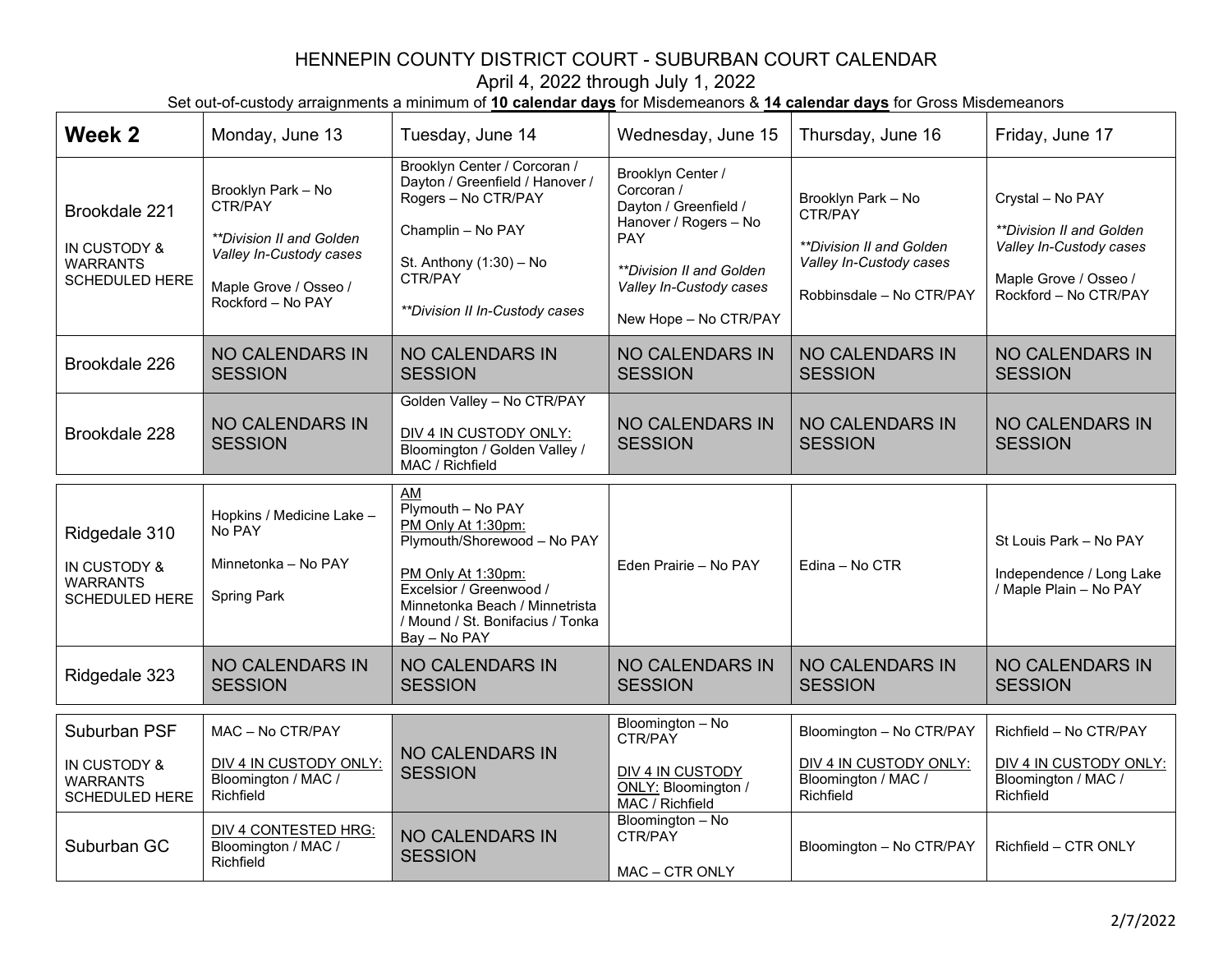| Week 1                                                                    | Monday, June 20                                                                | Tuesday, June 21                                                                                                                                                                                                                   | Wednesday, June 22                                                                                                                                                                  | Thursday, June 23                                                                                                          | Friday, June 24                                                                                     |
|---------------------------------------------------------------------------|--------------------------------------------------------------------------------|------------------------------------------------------------------------------------------------------------------------------------------------------------------------------------------------------------------------------------|-------------------------------------------------------------------------------------------------------------------------------------------------------------------------------------|----------------------------------------------------------------------------------------------------------------------------|-----------------------------------------------------------------------------------------------------|
| Brookdale 221<br>IN CUSTODY &<br><b>WARRANTS</b><br><b>SCHEDULED HERE</b> | Division II and Golden<br>Valley In-Custody cases<br><b>ONLY</b>               | Brooklyn Center / Corcoran /<br>Dayton / Greenfield / Hanover /<br>Rogers - No CTR/PAY<br>Champlin - No CTR<br>St. Anthony (1:30) - No PAY<br>**Division II In-Custody cases                                                       | Brooklyn Center / Corcoran /<br>Dayton / Greenfield /<br>Hanover / Rogers - No<br>CTR/PAY<br><i><b>**Division II and Golden</b></i><br>Valley In-Custody cases<br>New Hope - No PAY | Brooklyn Park - No<br>CTR/PAY<br><i><b>**Division II and Golden</b></i><br>Valley In-Custody cases<br>Robbinsdale - No PAY | Crystal - No CTR/PAY<br>**Division II and Golden<br>Valley In-Custody cases<br>Maple Grove - No PAY |
| Brookdale 226                                                             | <b>NO CALENDARS IN</b><br><b>SESSION</b>                                       | <b>NO CALENDARS IN</b><br><b>SESSION</b>                                                                                                                                                                                           | <b>NO CALENDARS IN</b><br><b>SESSION</b>                                                                                                                                            | <b>NO CALENDARS IN</b><br><b>SESSION</b>                                                                                   | <b>NO CALENDARS IN</b><br><b>SESSION</b>                                                            |
| Brookdale 228                                                             | <b>NO CALENDARS IN</b><br><b>SESSION</b>                                       | Golden Valley - No PAY<br>DIV 4 IN CUSTODY ONLY:<br>Bloomington / Golden Valley /<br>MAC / Richfield                                                                                                                               | <b>NO CALENDARS IN</b><br><b>SESSION</b>                                                                                                                                            | <b>NO CALENDARS IN</b><br><b>SESSION</b>                                                                                   | <b>NO CALENDARS IN</b><br><b>SESSION</b>                                                            |
| Ridgedale 310<br>IN CUSTODY &<br><b>WARRANTS</b><br>SCHEDULED HERE        | Division III In-Custody<br>cases ONLY                                          | AM<br>Plymouth - No CTR/PAY<br>PM Only At 1:30pm:<br>Plymouth/Shorewood - No<br>CTR/PAY<br>PM Only At 1:30pm:<br>Excelsior / Greenwood /<br>Minnetonka Beach / Minnetrista<br>/ Mound / St. Bonifacius / Tonka<br>Bay - No CTR/PAY | Eden Prairie - No PAY<br>Deephaven / LMCD / Loretto<br>/ Medina / Orono / Woodland<br>- No PAY                                                                                      | Edina - No PAY                                                                                                             | St Louis Park - No PAY                                                                              |
| Ridgedale 323                                                             | <b>NO CALENDARS IN</b><br><b>SESSION</b>                                       | <b>NO CALENDARS IN</b><br><b>SESSION</b>                                                                                                                                                                                           | <b>NO CALENDARS IN</b><br><b>SESSION</b>                                                                                                                                            | <b>NO CALENDARS IN</b><br><b>SESSION</b>                                                                                   | <b>NO CALENDARS IN</b><br><b>SESSION</b>                                                            |
| Suburban PSF<br>IN CUSTODY &<br><b>WARRANTS</b><br><b>SCHEDULED HERE</b>  | MAC - No CTR/PAY<br>DIV 4 IN CUSTODY ONLY:<br>Bloomington / MAC /<br>Richfield | <b>NO CALENDARS IN</b><br><b>SESSION</b>                                                                                                                                                                                           | Bloomington - No CTR/PAY<br>DIV 4 IN CUSTODY ONLY:<br>Bloomington / MAC /<br>Richfield                                                                                              | Bloomington - No<br>CTR/PAY<br>DIV 4 IN CUSTODY ONLY:<br>Bloomington / MAC /<br>Richfield                                  | Richfield - No CTR/PAY<br>DIV 4 IN CUSTODY<br>ONLY: Bloomington /<br>MAC / Richfield                |
| Suburban GC                                                               | <b>DIV 4 CONTESTED HRG:</b><br>Bloomington / MAC /<br>Richfield                | <b>NO CALENDARS IN</b><br><b>SESSION</b>                                                                                                                                                                                           | Bloomington - No CTR/PAY                                                                                                                                                            | Bloomington - No<br>CTR/PAY                                                                                                | Bloomington - CTR ONLY                                                                              |